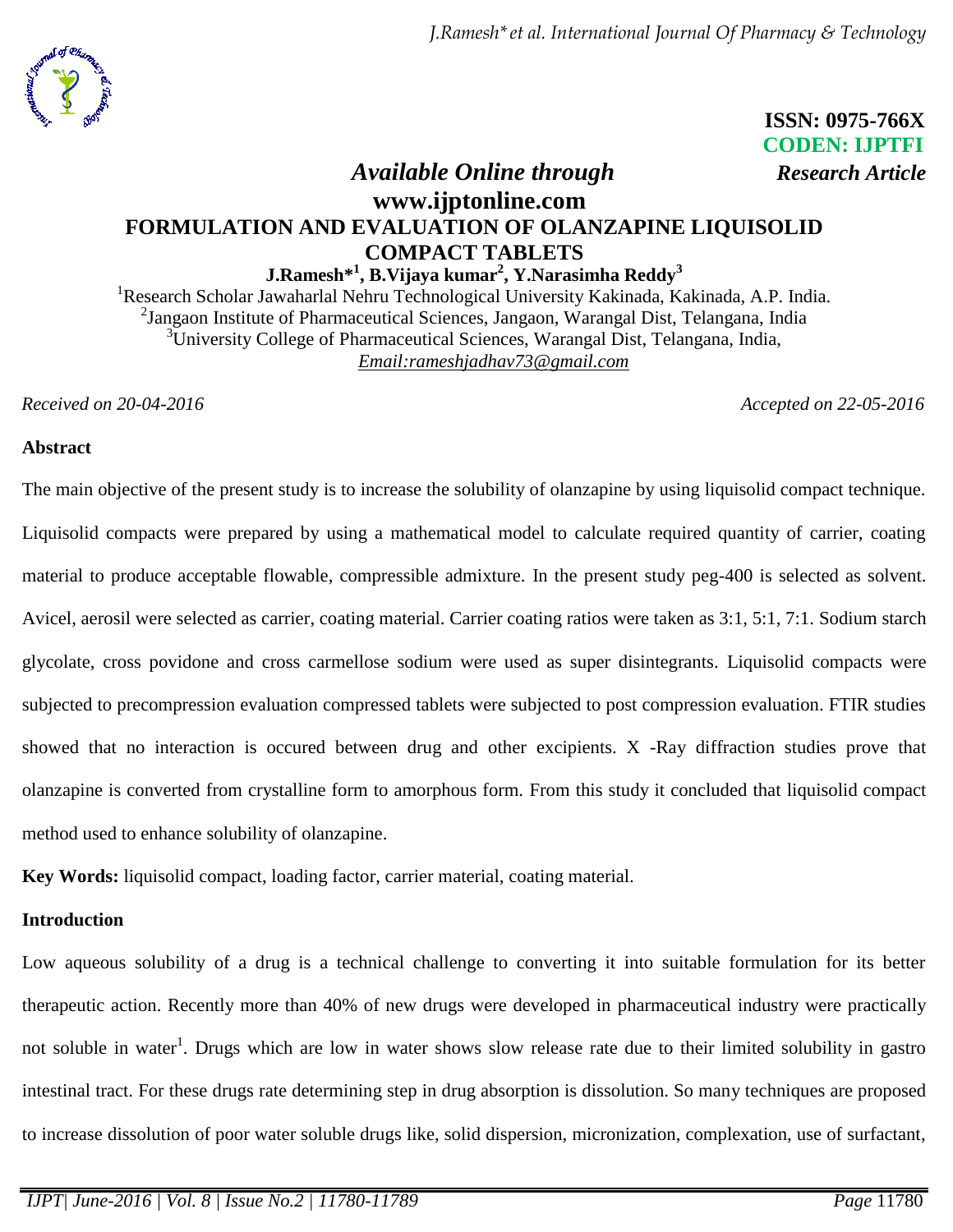*J.Ramesh\*et al. International Journal Of Pharmacy & Technology* solid solution to improve the dissolution by reducing the crystalinity. Among these the most effective technique to increase dissolution is liquisolid compacts $2-7$ .

Liquisolid compact system refers to the converting the liquid drug, drug solution, drug suspension into dry, non adherent, free flowing and compressible form by mixing with carrier and coating material<sup>8</sup>. Olanzapine (2-methyl-4-(4methyl-1-piperazinyl)-10*H*-thieno[2,3-*b*][1,5] benzodiazepine) is a potential and most commonly used typical antipsychotic, for treatment of schizophrenia, acute mania in bipolar disorder, agitation associated with schizophrenia, and bipolar disorder<sup>9-10</sup>. The starting dose of OZ is a single evening dose of 10 mg and the usual maximum dose is 20 mg. It is practically insoluble in water and has only 60% oral bioavailability. Based upon individual patient characteristics dosage adjustments may be required.

#### **Material and Method**

Olanzapine was gifted by Natco laboratories Hyderabad, peg-400, avicel pH 102 and aerosil were purchased from E.Mecrk (India), cross povidone was purchased from SD fine chemicals (India).

Solubility study: The solubility study of olanzapine was carried out in different solvents by preparation of saturated solution in 0.1 N Hcl, 6.8 phosphate buffer and in peg-400. Excess amount of olanzapine was added to above solvents and shaking on shaker for 48 hrs at 25  $\degree$ C. Then solutions were filtered and diluted with water and analyzed with uvvisible double beam spectrophotometer at 258 nm. (Elico SL 210)

Calculation Of Liquid Load Factor (L<sub>p</sub>) Required Quantities Of Carrier (Q) And Coating (q) Materials: The formulation design was done by using mathematical model described by spires et al

In this study peg-400, avicel, aerosil were used as vehicle, carrier, coating material. The concentration of the drug solution were taken as 13%, 18% w/w, and carrier coating ratios were taken as 3:1, 5:1, 7:1.

Ratio of carrier and coating material was calculated by:

$$
R = Q/q
$$

Where Q is amount of carrier, q is amount of coating material.

Loading factor was determined by adding carrier material to drug solution until it produce good flow property and compressibility.

$$
Lf = W/Q
$$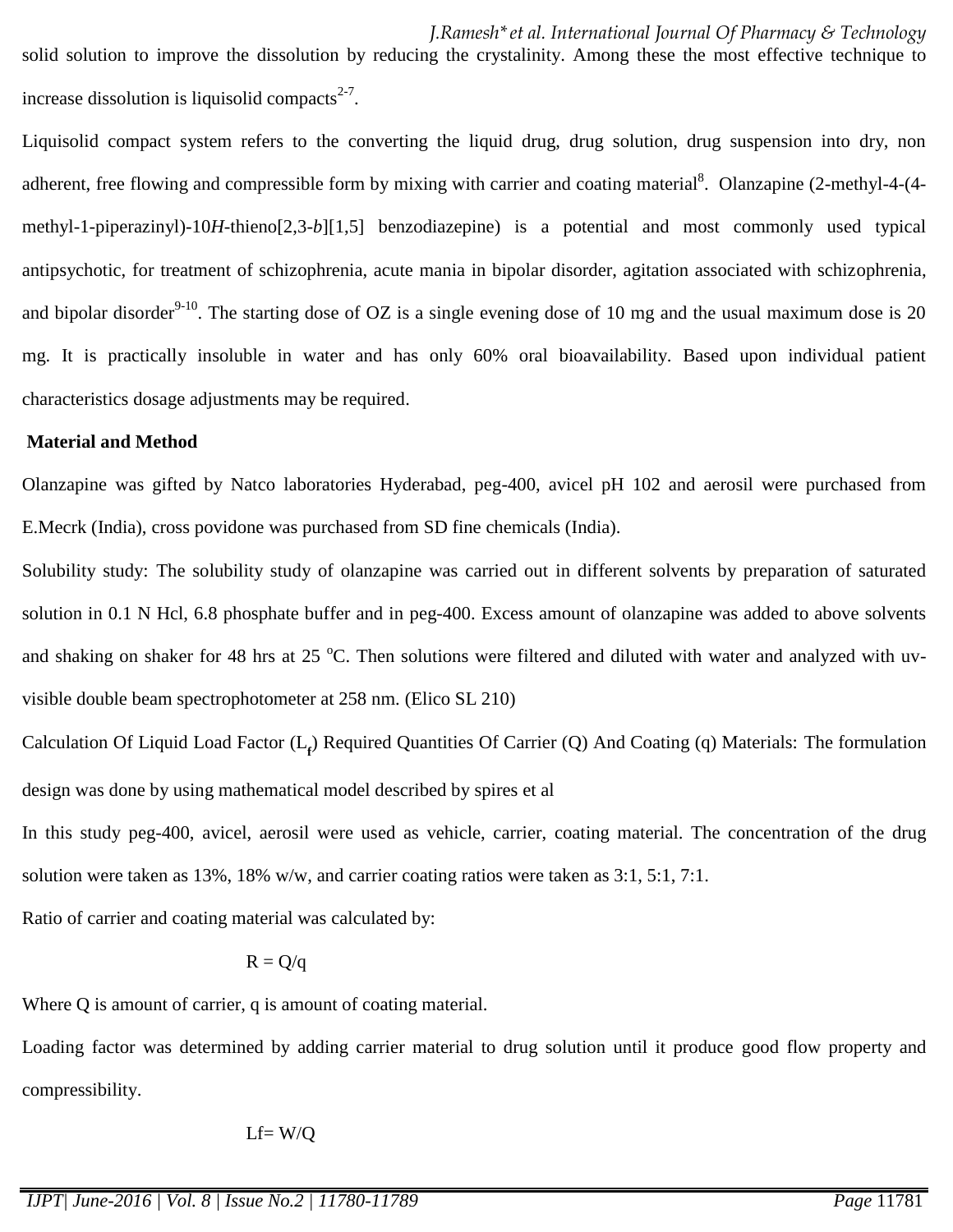*J.Ramesh\*et al. International Journal Of Pharmacy & Technology* Where W is weight of liquid medication, Q is weight of carrier material.

Loading factor was also calculated by using Ф-values of carrier, coating material and by using R value.

$$
Lf = \Phi + \Phi (1/R)
$$

Once, liquid loading factor was obtained, the appropriate quantities of carrier (Q) and coating (q) material required were calculated using following equations,

$$
Q = W/Lf
$$

$$
q = Q/R
$$

Preparation of liquisolid compacts:

Calculated amount of olanzapine is taken in a motor to this accurate amount of peg-400 is added and then mixed well. To this liquid medication add calculated amount of carrier material with continuous stirring until it produce wet mass. Then add coating material to the wet mass with gentle mixing. Finally add all other ingredient as given in table 1. The blended bulk was compressed as tablet by compression machiene $^{11}$ .

|                            | F1               | F2               | F <sub>3</sub>   | F4               | F5               | F <sub>6</sub>   | ${\rm F}7$       | ${\rm F}8$       | F <sub>9</sub>   |
|----------------------------|------------------|------------------|------------------|------------------|------------------|------------------|------------------|------------------|------------------|
| % Liquid<br>medicament     | 13               | 13               | 13               | 18               | 18               | 18               | 13               | 13               | 13               |
| Olanzapine                 | 20               | 20               | 20               | 20               | 20               | 20               | 20               | 20               | 20               |
| Peg-400                    | 168              | 168              | 168              | 123              | 123              | 123              | 168              | 168              | 168              |
| Avicel                     | 205              | 343              | 480              | 150              | 251              | 351              | 480              | 480              | 480              |
| Aerosil                    | 68               | 69               | 69               | 50               | 50               | 50               | 69               | 69               | 69               |
| Sodium starch<br>glycolate | $\boldsymbol{0}$ | $\boldsymbol{0}$ | $\boldsymbol{0}$ | $\boldsymbol{0}$ | $\boldsymbol{0}$ | $\boldsymbol{0}$ | 60               | $\boldsymbol{0}$ | $\boldsymbol{0}$ |
| Cross<br>povidone          | $\boldsymbol{0}$ | $\boldsymbol{0}$ | $\boldsymbol{0}$ | $\boldsymbol{0}$ | $\boldsymbol{0}$ | $\boldsymbol{0}$ | $\boldsymbol{0}$ | 60               | $\boldsymbol{0}$ |
| Sodium cross<br>carmellose | $\boldsymbol{0}$ | $\boldsymbol{0}$ | $\boldsymbol{0}$ | $\boldsymbol{0}$ | $\overline{0}$   | $\boldsymbol{0}$ | $\boldsymbol{0}$ | $\boldsymbol{0}$ | 60               |

| Table 1: Formulation of liquisolid compacts. |  |  |
|----------------------------------------------|--|--|
|----------------------------------------------|--|--|

*IJPT| June-2016 | Vol. 8 | Issue No.2 | 11780-11789 Page* 11782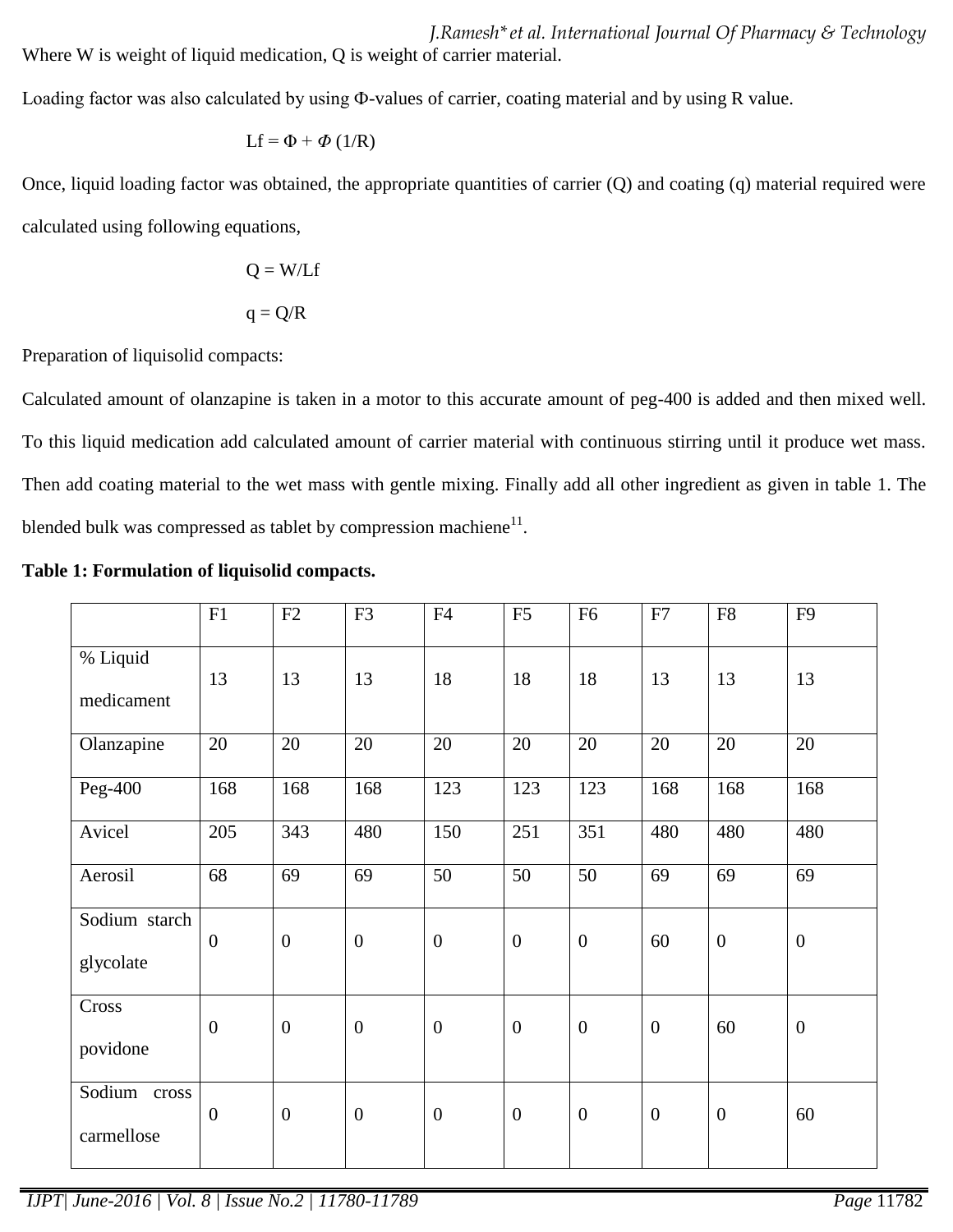|                |      |      |      |      |      |      |      |      | $\mu$ . The set of the contractional contract $\sim$ for the set of $\sim$ technology |  |
|----------------|------|------|------|------|------|------|------|------|---------------------------------------------------------------------------------------|--|
| Total weight   | 461  | 600  | 737  | 343  | 444  | 544  | 797  | 797  | 797                                                                                   |  |
|                |      |      |      |      |      |      |      |      |                                                                                       |  |
|                |      |      |      |      | ັ    |      |      |      |                                                                                       |  |
|                |      |      |      |      |      |      |      |      |                                                                                       |  |
| Loading factor | 0.82 | 0.49 | 0.35 | 0.82 | 0.49 | 0.35 | 0.35 | 0.35 | 0.35                                                                                  |  |
|                |      |      |      |      |      |      |      |      |                                                                                       |  |

*J.Ramesh\*et al. International Journal Of Pharmacy & Technology*

Pre compression studies:

Infra red spectra analysis:

The infra red spectra studies were conducted on pure drug and physical mixture of liquid solid formulation. In this method KBr pellet technique was used. A base line correction was taken by using dried potassium bromide and then the spectrum of the pure olanzapine, liquid solid system was obtained.

X-Ray Powder diffraction (XRD) studies: X-ray powder diffraction studies were conducted to pure olanzapine, liquid solid compact physical mixture. These samples were exposed to Cu-K<sub>a</sub> radiation at a scan rate of 1.5<sup>0</sup>/ min over the 20 range of  $4-40^0C$ .

Flow property: Flow property of liquisolid compact physical mixture was evaluated by angle of repose, compressibility index and by hausner's ratio $12$ .

Post compression evaluation: Hardness: hardness of the tablet was determined by Monsanto hardness tester. It is expressed in  $\text{Kg/cm}^2$ .

Friability: friability was determined by roche friabilator. 20 tablets taken randomly and placed in roche friabilator after 100 revolutions friability was calculated by the following equation $^{13}$ .

 $F = (1-Wo/W) 100$ 

 $\text{Wo} = \text{weight}$  of the tablet before the test

 $W = weight of the tablet after the test$ 

Disintegration time: disintegration time was determined by the using of disintegrating apparatus. 0.1 N Hcl is used as disintegrating medium. A tablet was placed in to each of the six tubes of the apparatus and one disk was added to each tube. The time was recorded after completion of the disintegration of the tablets. Dissolution: Drug release studies were conducted by using USP dissolution paddle apparatus. 900 ml of 0.1 N Hcl was taken as dissolution medium with rotation speed of 50 rpm. Temperature was maintained at  $37^{\circ}$  C  $\pm$  0.5  $^{\circ}$  C. at specific time intervals 5ml samples were withdrawn and at the same time 5ml of fresh solvent is added to dissolution medium to maintain sink condition. The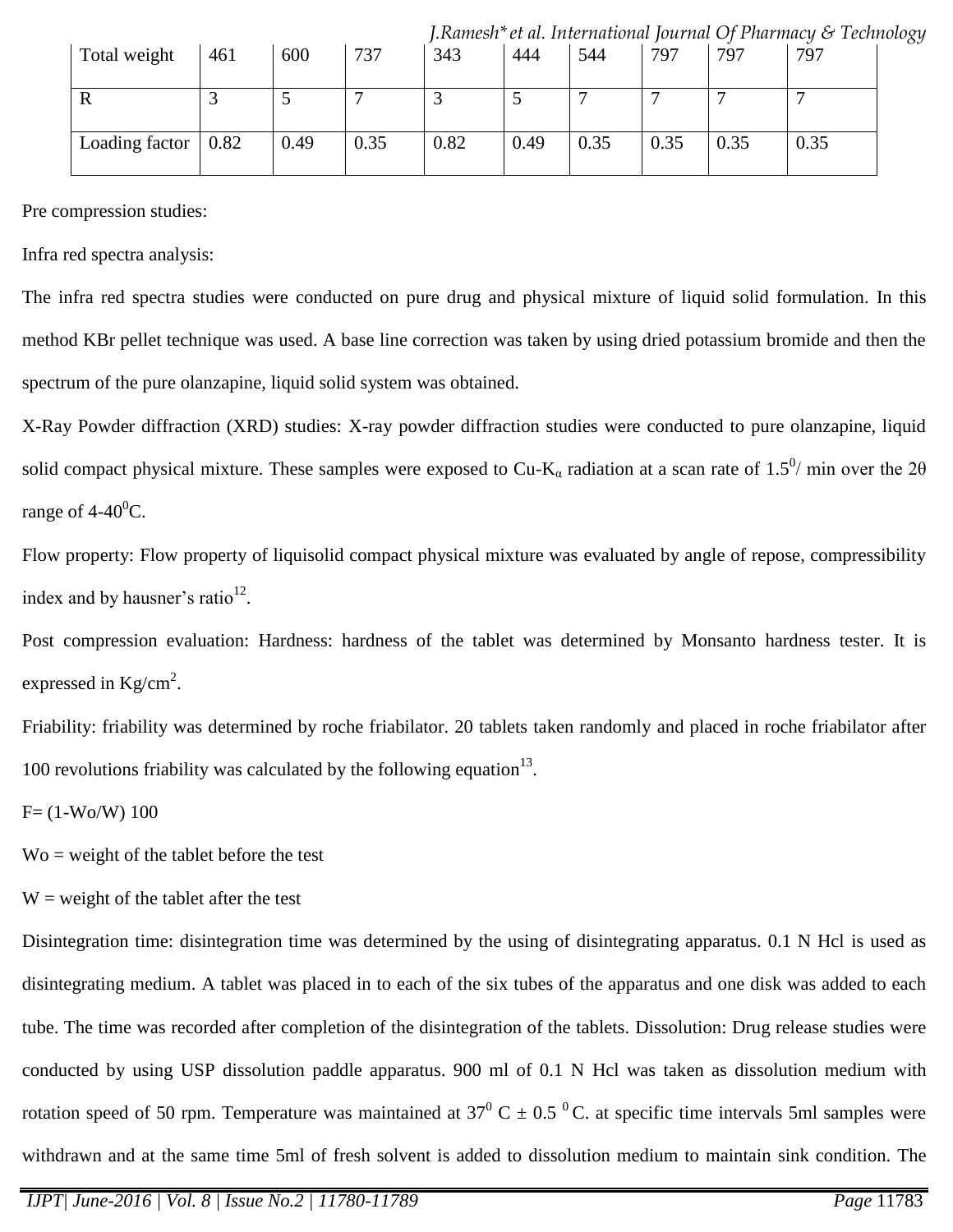*J.Ramesh\*et al. International Journal Of Pharmacy & Technology* samples were analyzed by UV visible double beam spectrophotometer. The dissolution of the drug was expressed as percentage drug release.

# **Result and Discussion**

Solubility study: solubility studies were conducted to decide which solvent is suitable for olanzapine. From the results (table 2) it is conformed that peg-400 is suitable for olanzapine because 132 mg olanzapine soluble in 1 ml of peg-400.

**Table 2: solubility of olanzapine in different solvents.**

| Solvent              | Solubility (mg/ml) |
|----------------------|--------------------|
| Peg-400              | 132                |
| $0.1$ N Hcl          | 0.37               |
| 6.8 Phosphate buffer | 0.16               |

# **Pre compression studies:**

Infra red spectra analysis: Figure 1 shown olanzapine characteristic peak of NH stretching at 3237.25 cm<sup>-1</sup>, CH stretching at 2927.62 cm<sup>-1</sup>, C=C stretching at 1586.95 cm<sup>-1</sup>, C=N stretching at 1419.32 cm<sup>-1</sup> and C-N stretching at 1286.11 cm<sup>-1</sup>. Figure 2 shown olanzapine liquisolid compact mixture character peaks from the results it observed that slight deviation occur in characteristic peaks which are in acceptable limit. So it is concluded that there is no interaction occur between olanzapine and other ingredients.



**Figure 1: FTIR spectra of olanzapine.**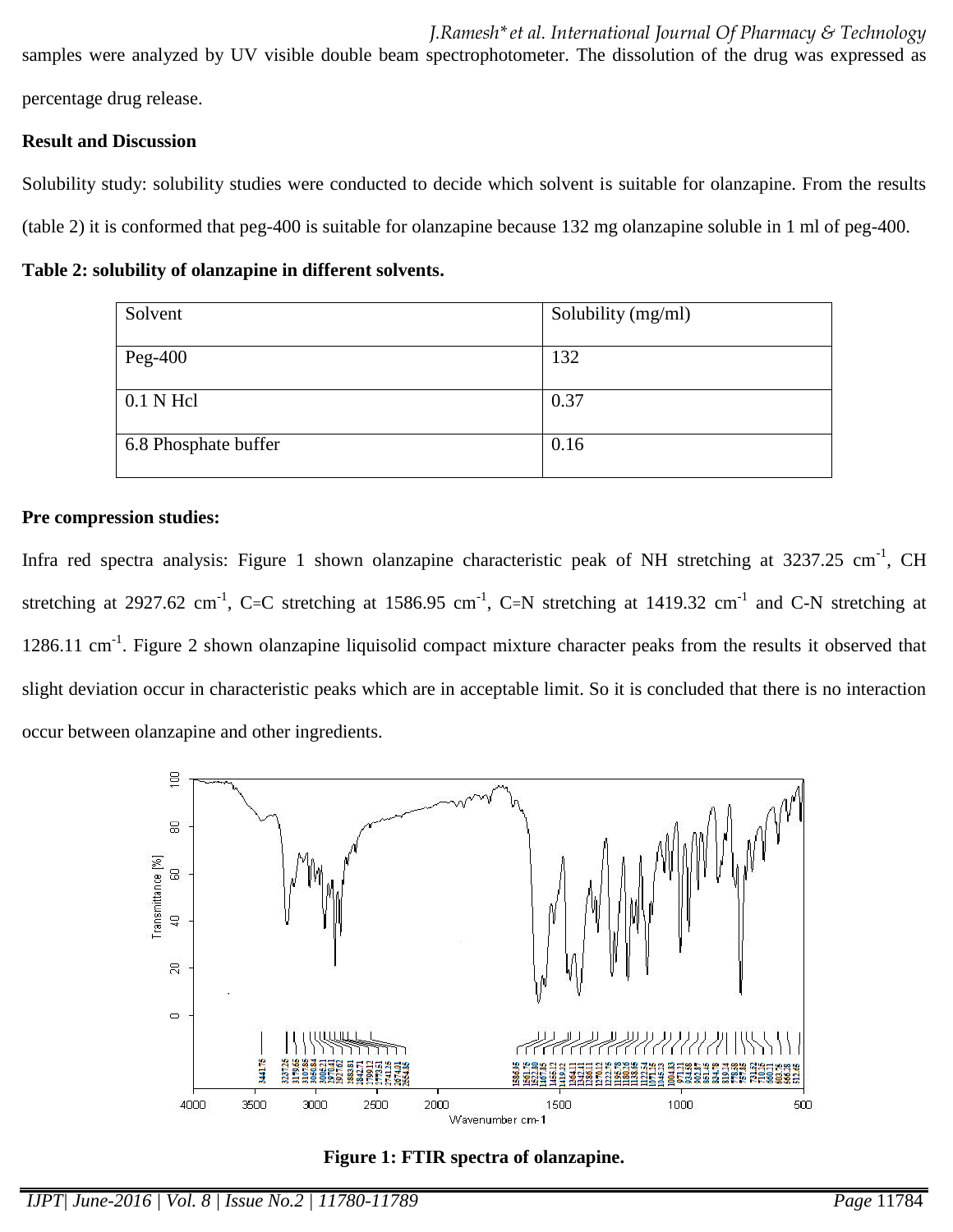

**Figure 2: FTIR spectra of olanzapine liquisolid mixture.**

 XRD studies: XRD studies were used to determine crystalinity nature of the compound. Figure 3 shown X Ray diffraction pattern of olanzapine sharp peak at 8, 10, 12, 16 while liquisolid compact powder (Figure 5) shown sharp peak at 18 and 22. The absence of characteristic peak indicates drug converted from crystalline form to amorphous form.



**Figure 3: XRD spectra of olanzapine.**



**Figure 4: XRD spectra of avicel.**

*IJPT| June-2016 | Vol. 8 | Issue No.2 | 11780-11789 Page* 11785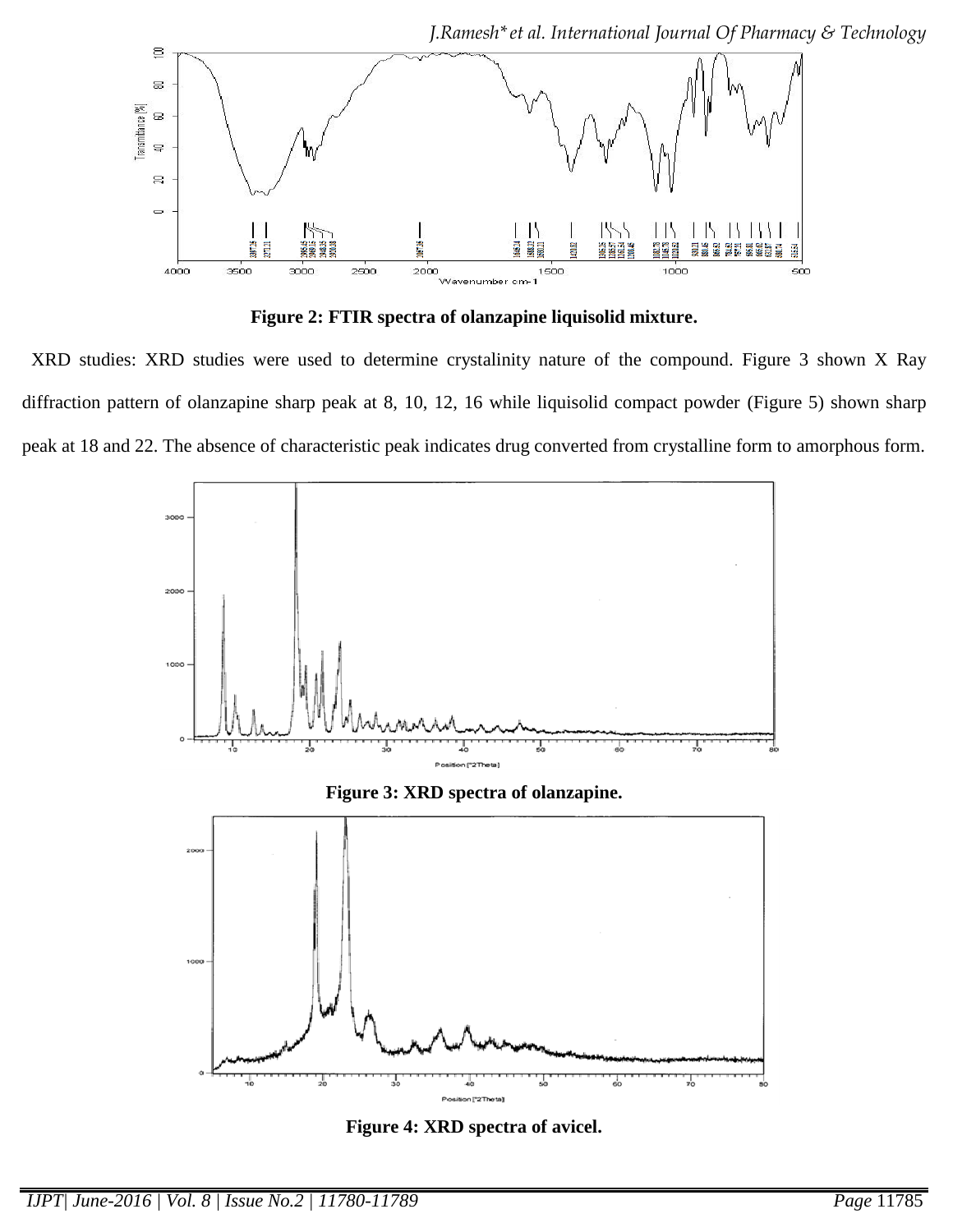

**Figure 5: XRD spectra of olanzapine liquisolid compact mixture.**

Flow property: physical mixture of liquisolid compact was subjected to angle of repose, Carr's index, and hausner's ratio. Results were given in the table 3. All the formulation showed angle of repose  $< 30^0$  it indicates all the formulations shown good flow property. And results of Carr's index and hausner's ratio were proved all formulations shown good flow property.

|                | Angle of repose $(\theta)$ | Carr's index | Hausner's ratio |
|----------------|----------------------------|--------------|-----------------|
| F1             | 25                         | 15.60        | 1.18            |
| F2             | 25                         | 10.04        | 1.11            |
| F <sub>3</sub> | 30                         | 9.12         | 1.10            |
| F4             | 28                         | 13.15        | 1.15            |
| F <sub>5</sub> | 19                         | 10.80        | 1.12            |
| F <sub>6</sub> | 19                         | 14.52        | 1.17            |
| F7             | 28                         | 12.81        | 1.15            |
| F8             | 27                         | 13.68        | 1.16            |
| F <sub>9</sub> | 30                         | 17.01        | 1.20            |

| Table 3: Flow property of liquisolid powder |  |  |  |  |  |
|---------------------------------------------|--|--|--|--|--|
|---------------------------------------------|--|--|--|--|--|

Post compression evaluation: Prepared tablets were evaluated for the hardness, friability, disintegration time and assay. Results were shown in table 4. Hardness of all formulation was in the range of 4.3±0.2 to 4.5±0.2. All the formulation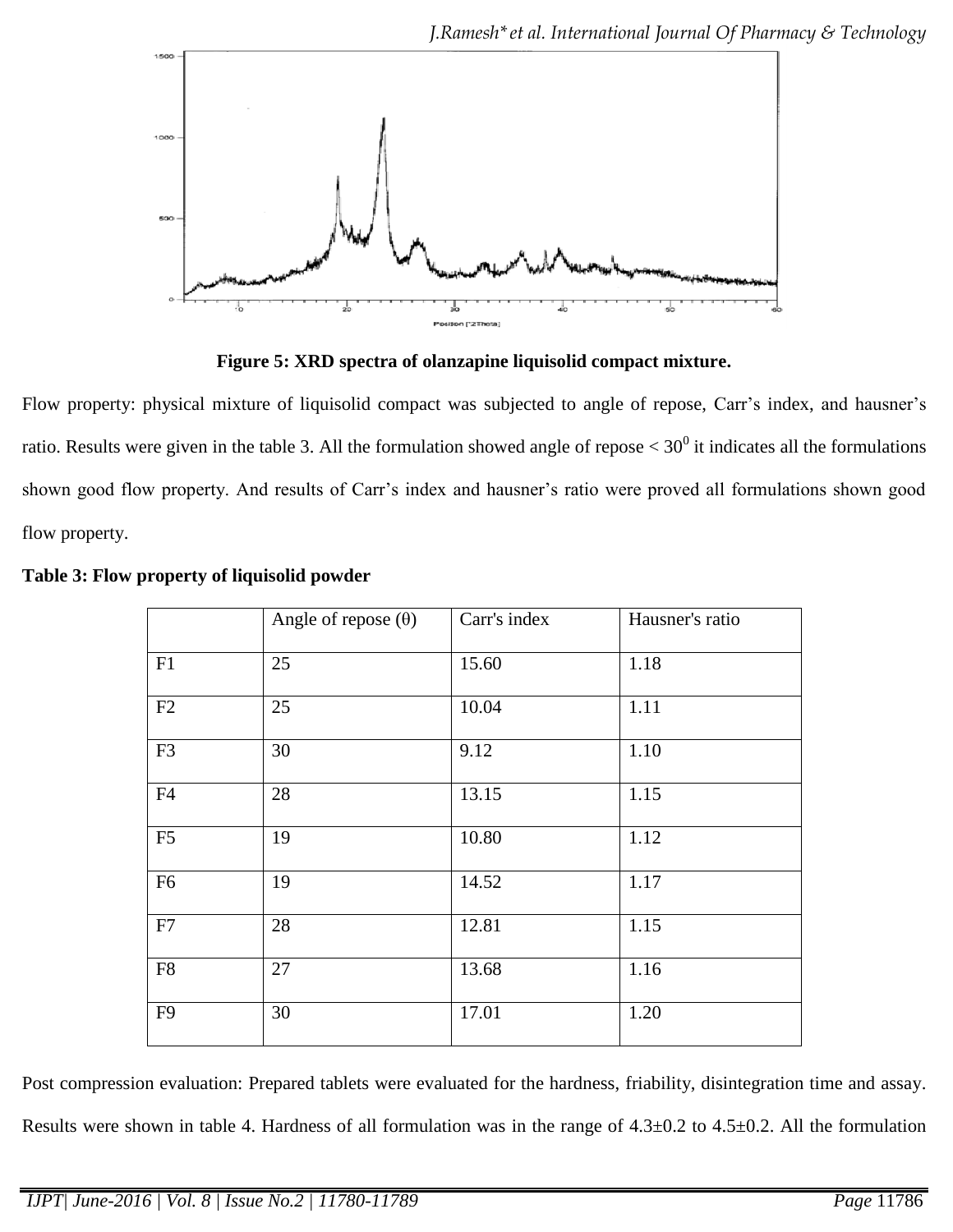### *J.Ramesh\*et al. International Journal Of Pharmacy & Technology*

had better hardness because on compression avicel molecules undergo plastic deformation and forms hydrogen bonding. Friability of all formulation was < 1%. It indicates all the formulation shown good mechanical strength. Disintegration time of all formulation showed lass than 2min due to the presence of avicel. Avicel is function as swellable disintegrant. In addition avicel has hydrophilic in nature it increases wetting of olanzapine this lead to tablet to be disintegrated quickly and decreases the disintegration time of the tablet. Super disintegrating agents also play a role in the decreasing disintegrating time of tablets. From the results it is concluded that cross povidone shown good disintegrating property than other disintegrants.

The drug content of liquisolid compact tablets was found to be in the range of  $96.4\pm1.2$  to  $99.6\pm1.4$  which is acceptable in limit.

|                | Hardness $(Kg/cm2)$ | Friability (%) | Disintegration Time (sec) | Assay $(\% )$  |
|----------------|---------------------|----------------|---------------------------|----------------|
| F1             | $4.1 \pm 0.1$       | 0.5            | $83 \pm 6.4$              | $98.1 \pm 1.0$ |
| F2             | $4.2 \pm 0.3$       | 0.3            | $71 \pm 3.6$              | $97.2 \pm 1.9$ |
| F <sub>3</sub> | $5.1 \pm 0.1$       | 0.3            | $61 \pm 1.0$              | $99.6 \pm 1.4$ |
| F <sub>4</sub> | $4.4 \pm 0.2$       | 0.6            | $90+2.0$                  | $96.9 \pm 0.9$ |
| F <sub>5</sub> | $4.4 \pm 0.4$       | 0.3            | $85 \pm 1.5$              | $97.5 \pm 1.3$ |
| F <sub>6</sub> | $4.5 \pm 0.2$       | 0.6            | $73 \pm 2.0$              | $96.4 \pm 1.2$ |
| F7             | $4.4 \pm 0.1$       | 0.4            | $56 \pm 1.2$              | $99.4 \pm 0.4$ |
| F <sub>8</sub> | $4.3 \pm 0.2$       | 0.4            | $51 \pm 1.0$              | $98.0 \pm 1.7$ |
| F <sub>9</sub> | $4.4 \pm 0.3$       | 0.5            | $54 \pm 1.2$              | $98.0 \pm 2.6$ |

#### **Table 4: post compression evaluation.**

Dissolution: Drug release profiles of all formulation were shown in figure 6 and 7.

From the results it is observed that percent of olanzapine release from formulation F1-F3 was found to be in the range of 93% -101% in 60 min. From formulation F4-F6 % drug release was found to be in the range of 64%-73%. From the result it is concluded that concentration of drug in liquid medication is an important factor in drug release. F1-F3 formulation shown higher drug release than (contains 13% drug) F4-F6 formulation (contains 18% drug).

From the results it is observed that powder excipient ratio (R) also influence on dissolution. From the results it is concluded that drug release is direct relationship with powder excipient ratio (R). Formulation which has R value 7 showed better drug release than formulation which contain R value 5, the later shown better drug release than formulation which have R value 3.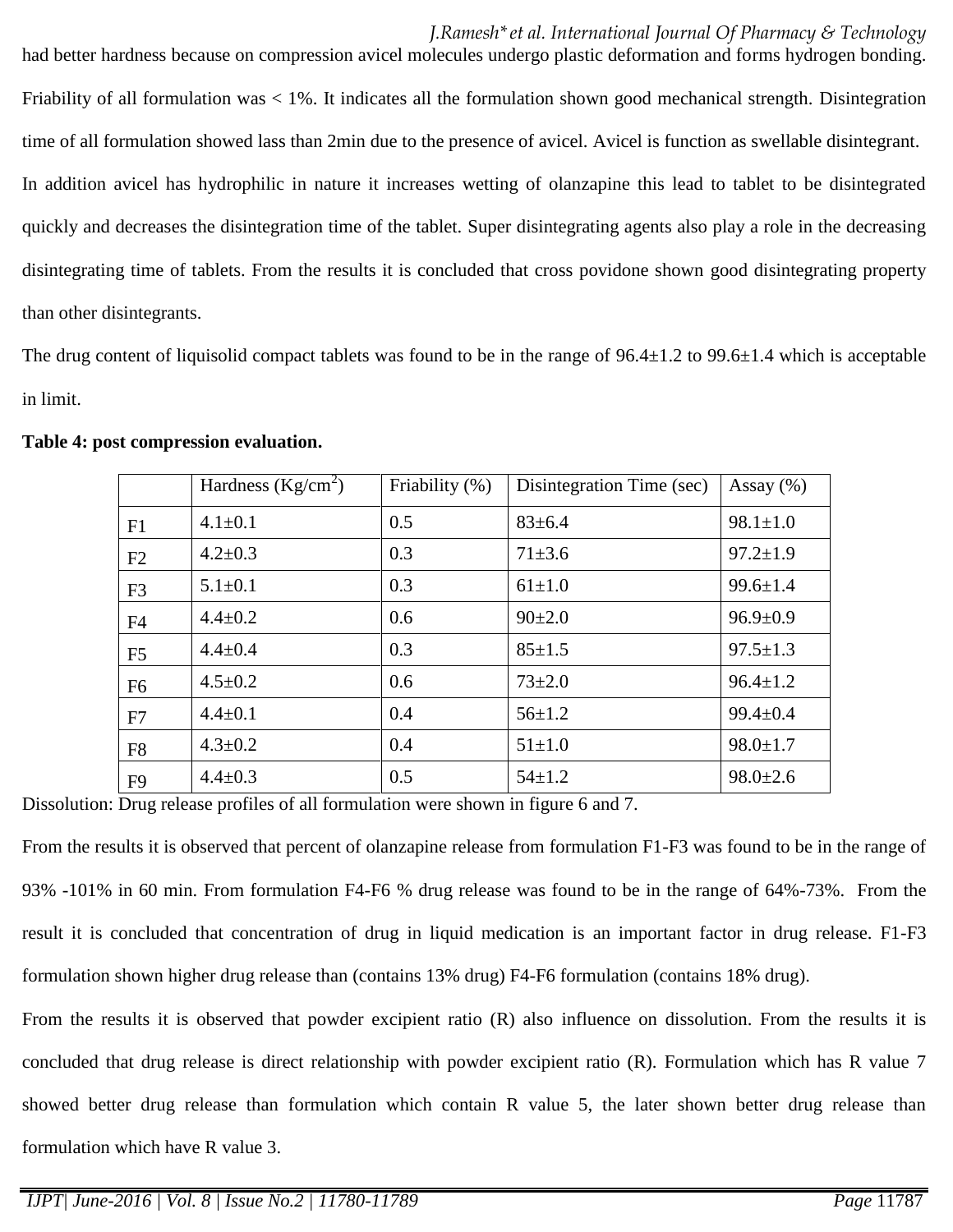Type of disintegrant also showed affect on dissolution (figure 7). F8 formulation contains cross povidone as

disintegrants shown 101% drug release in 30 min. so F8 formulation is proved as best formulation.



**Figure 6: Dissolution Profile of F1 to F6 Formulations.**



**Figure 7: Dissolution profile of F3, F7, F8, F9 Formulations.**

### **Conclusion**

Solubility and drug release of poorly soluble drug olanzapine is enhanced by the liquisolid compact technique. In this study F8 formulation proved as best formulation it contains peg-400 as solvent and cross povidone as super disintegrant. The result of XRD showed that crystalline property of olanzapine is converted into amorphous form, and FTIR study showed that there is no interaction occurs between olanzapine and other ingredients. So it concluded that liquisolid compact technique is the best method to increase the solubility of olanzapine.

### **References**

- 1. P Gowree Manogar., BN Vedha Hari., D Ramya Devi., emerging liquisolid compact technology for solubility enhancement of bcs class-ii drug. J. Pharm Sci & Res.2011, 3(12):1604-1611
- 2. Spireas S., Wang T., Grover R., Effect of powder substrate on the dissolution properties of methchrothiazide liquisolid compacts. Drug Dev Ind Pharm.1999, 25: 163–168.